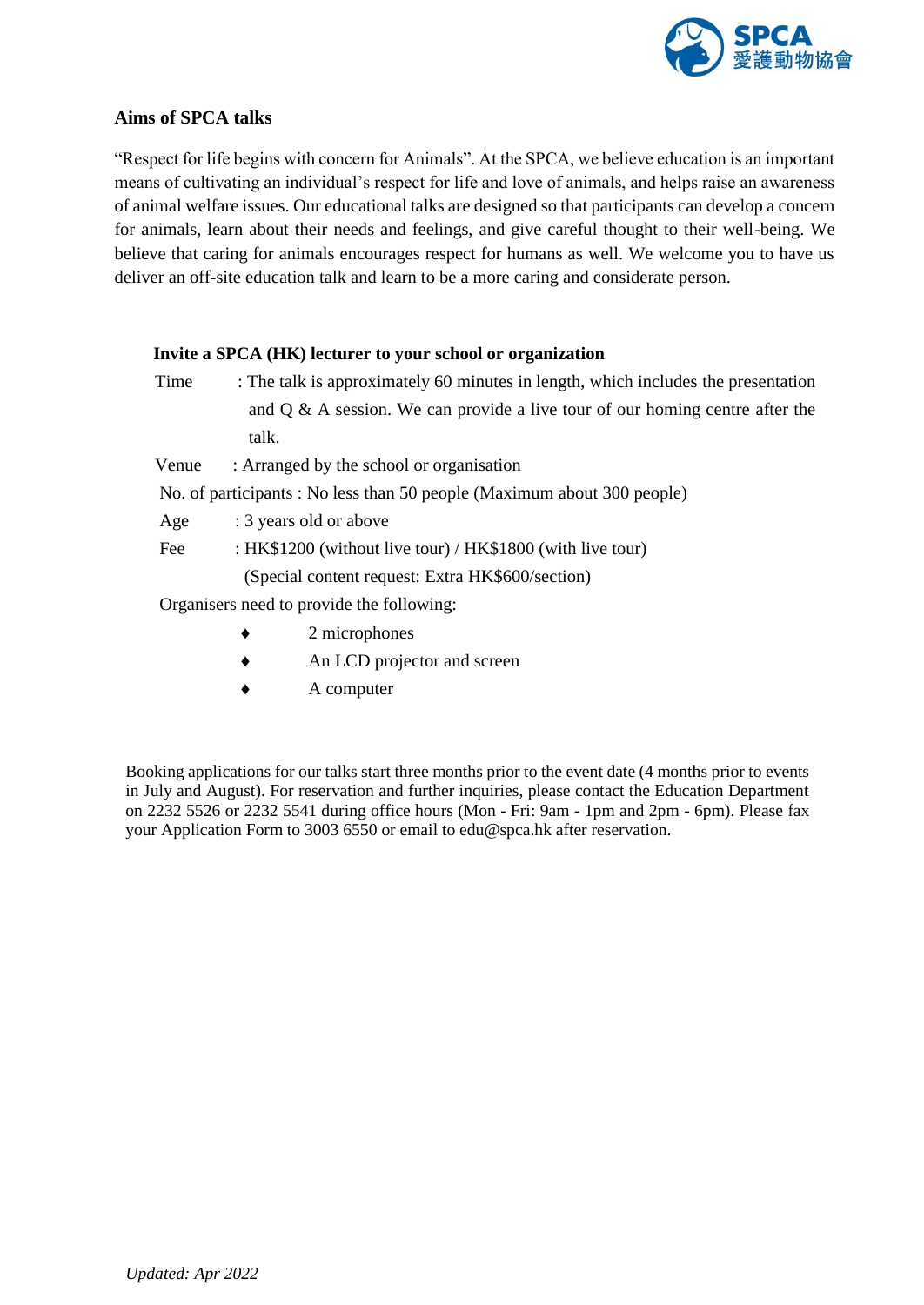

## **APPLICATION FOR OFF-SITE TALK**

|                                                                                                | <b>Contact Information</b>           |                                                                              |                                                                                                                                                                                                                                                                                                         |             |                               |  |         |
|------------------------------------------------------------------------------------------------|--------------------------------------|------------------------------------------------------------------------------|---------------------------------------------------------------------------------------------------------------------------------------------------------------------------------------------------------------------------------------------------------------------------------------------------------|-------------|-------------------------------|--|---------|
|                                                                                                | Name of organisation                 |                                                                              |                                                                                                                                                                                                                                                                                                         |             |                               |  |         |
| Person-in-charge                                                                               |                                      |                                                                              |                                                                                                                                                                                                                                                                                                         | Tel no.     |                               |  |         |
| E-mail address                                                                                 |                                      |                                                                              | Fax no.                                                                                                                                                                                                                                                                                                 |             |                               |  |         |
| Address                                                                                        |                                      |                                                                              |                                                                                                                                                                                                                                                                                                         |             |                               |  |         |
|                                                                                                |                                      |                                                                              | *Details of Talk (Please call 2232 5526 or 2232 5541 for reservation)                                                                                                                                                                                                                                   |             |                               |  |         |
|                                                                                                |                                      | Invite a lecturer – without live tour (\$1200)                               |                                                                                                                                                                                                                                                                                                         |             | Medium of<br>$\Box$ Cantonese |  |         |
| Invite a lecturer - with live tour (\$1800)                                                    |                                      |                                                                              |                                                                                                                                                                                                                                                                                                         | instruction |                               |  | English |
| Date of talk                                                                                   |                                      |                                                                              |                                                                                                                                                                                                                                                                                                         | Time        |                               |  |         |
| No. of participants                                                                            |                                      |                                                                              | ( Including staff:                                                                                                                                                                                                                                                                                      |             | Age                           |  |         |
|                                                                                                |                                      |                                                                              | *Payment Method Must pay in advance 2 weeks prior to the scheduled talk.                                                                                                                                                                                                                                |             |                               |  |         |
|                                                                                                |                                      | $\Box$ Out-talk without live tour                                            | $\Box$ Out-talk with live tour                                                                                                                                                                                                                                                                          |             |                               |  |         |
| Fee                                                                                            | $(\$1200$ per section)               |                                                                              | (\$1800 per section)                                                                                                                                                                                                                                                                                    |             | $\Box$ Donation               |  |         |
|                                                                                                | $x$ ____section(s)                   |                                                                              | $x$ ____section(s)                                                                                                                                                                                                                                                                                      |             | $\mathcal{S}$                 |  |         |
|                                                                                                |                                      |                                                                              |                                                                                                                                                                                                                                                                                                         |             |                               |  |         |
| Special content request: Extra \$600 per section                                               |                                      |                                                                              |                                                                                                                                                                                                                                                                                                         |             |                               |  |         |
|                                                                                                | $Total = $$<br>$x \_ section(s) = $$ |                                                                              |                                                                                                                                                                                                                                                                                                         |             |                               |  |         |
|                                                                                                |                                      |                                                                              | Request for an invoice (will only be issued before the payment is made)                                                                                                                                                                                                                                 |             |                               |  |         |
|                                                                                                |                                      | Crossed cheque payable to "SPCA (HK)"                                        |                                                                                                                                                                                                                                                                                                         |             |                               |  |         |
| *Write the organisation name, date of talk and invoice no. (if any) on the back of the cheque. |                                      |                                                                              |                                                                                                                                                                                                                                                                                                         |             |                               |  |         |
| *Send your cheque to:                                                                          |                                      |                                                                              |                                                                                                                                                                                                                                                                                                         |             |                               |  |         |
|                                                                                                |                                      |                                                                              | Education Department, SPCA (HK), 5 Wan Shing Street, Wan Chai, HK                                                                                                                                                                                                                                       |             |                               |  |         |
|                                                                                                |                                      |                                                                              | Credit card (Please debit my credit card account for HK\$                                                                                                                                                                                                                                               |             |                               |  |         |
| $\neg$ visa<br>Master                                                                          |                                      |                                                                              | AE                                                                                                                                                                                                                                                                                                      |             | Diners                        |  |         |
| Credit card no.<br>Expiry date<br>$\text{(mm/yy)}$                                             |                                      |                                                                              |                                                                                                                                                                                                                                                                                                         |             |                               |  |         |
|                                                                                                | Cardholder's name                    |                                                                              |                                                                                                                                                                                                                                                                                                         |             |                               |  |         |
|                                                                                                | Cardholder's signature               |                                                                              |                                                                                                                                                                                                                                                                                                         |             |                               |  |         |
|                                                                                                |                                      |                                                                              | Data collected will be used to keep you updated about the latest news of the SPCA's programmes, events and animal                                                                                                                                                                                       |             |                               |  |         |
| <b>Remarks:</b>                                                                                |                                      |                                                                              | welfare work. If you do not wish to receive the information, please $\checkmark$ the box. $\Box$                                                                                                                                                                                                        |             |                               |  |         |
| 1.<br>2.                                                                                       |                                      |                                                                              | Please call for reservation before faxing the application form to us (fax no. 3003 6550) or mailing to the address stated above.<br>Once the application is confirmed, the payment <i>must be settled</i> two weeks prior to you visit (1 month prior to summer bookings). In cases of                  |             |                               |  |         |
| 3.                                                                                             |                                      | financial constraint, organisations may apply for a fee reduction or waiver. | If the application has already been accepted and the school/organisation cancels the talk for reasons other than weather, an administrative fee of                                                                                                                                                      |             |                               |  |         |
| 4.                                                                                             | HKD100 will be charged.              |                                                                              | If any changes need to be made to your reservation, please notify us at least two weeks prior to your visit.                                                                                                                                                                                            |             |                               |  |         |
| 5.<br>6.                                                                                       |                                      |                                                                              | If the school/organisation cancels the talk on the day of visit for reasons other than weather, no refund will be made.<br>Bad weather and typhoon arrangements: Please follow the Education Bureau guidelines to schools (if applicable). In the event that a talk is                                  |             |                               |  |         |
|                                                                                                |                                      |                                                                              | cancelled due to bad weather or a typhoon, you may reschedule the talk with the Society<br>(the re-scheduled date should be within the financial year) or ask for a full refund of the fees already paid.<br>* The SPCA (HK) reserves the rights on final decision and interpretation of above remarks. |             |                               |  |         |
|                                                                                                |                                      |                                                                              | *CONFIRMATION NOTICE (FOR OFFICE USE ONLY)                                                                                                                                                                                                                                                              |             |                               |  |         |
|                                                                                                |                                      |                                                                              | SPCA (HK) has accepted your application, and hereby confirms the following details with you:                                                                                                                                                                                                            |             |                               |  |         |
| Date                                                                                           |                                      | Time                                                                         |                                                                                                                                                                                                                                                                                                         |             |                               |  |         |

| Venue           |                     |
|-----------------|---------------------|
|                 |                     |
| Age             | No. of participants |
| Invoice no.     | Date of application |
| Amount received | Receipt no.         |